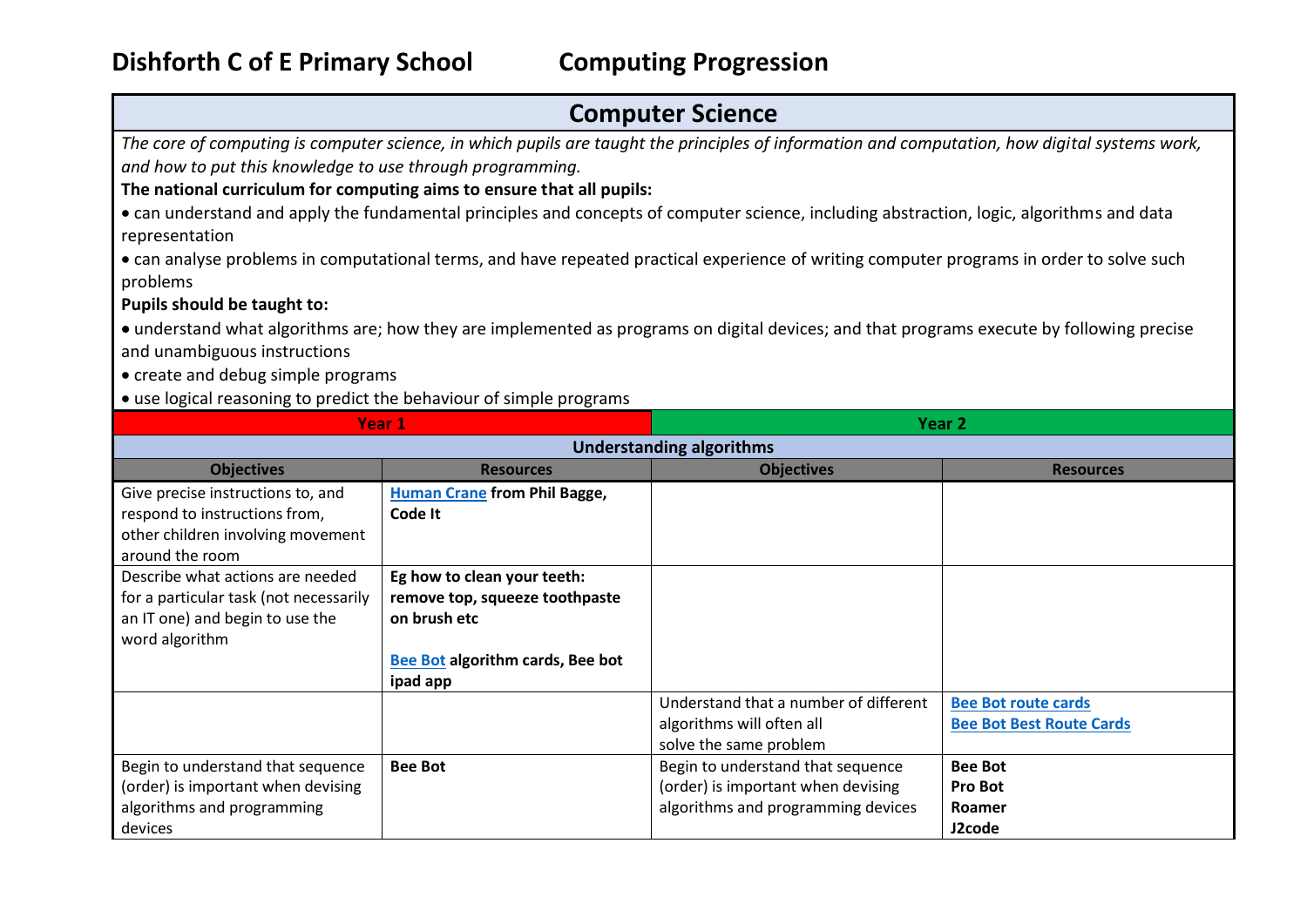| Be able to predict what will happen  | Bee Bot algorithm cards, Bee Bot          | Be able to predict what will happen in | Bee Bot algorithm cards, Bee Bot ipad     |
|--------------------------------------|-------------------------------------------|----------------------------------------|-------------------------------------------|
| in an algorithm or program which     | ipad app                                  | an algorithm or program which they     | app                                       |
| they may not have written            | <b>BeeBot ipad app</b>                    | may not have written themselves.       | <b>BeeBot ipad app</b>                    |
| themselves.                          |                                           |                                        |                                           |
|                                      | J2code provide sequence of                |                                        | J2code provide sequence of                |
|                                      | commands, children predict                |                                        | commands, children predict outcome        |
|                                      | outcome                                   |                                        |                                           |
| Understand why algorithms are        | Read the story of The ant and the         | Understand why algorithms are useful   | Read the story of The ant and the         |
| useful for solving a wide range of   | grasshopper: A fable of algorithms        | for solving a wide range of problems   | grasshopper: A fable of algorithms        |
| problems and that we use             | and                                       | and that we use algorithms every day   | and                                       |
| algorithms every day                 | talk about it with the children           |                                        | talk about it with the children (there    |
|                                      | (there are many more like it on this      |                                        | are many more like it on this site)       |
|                                      | site)                                     |                                        |                                           |
|                                      |                                           | <b>Programmable Robots</b>             |                                           |
| Describe clearly what they expect to | Bee-Bot Algorithm cards - a useful        | Describe clearly what they expect to   | Bee-Bot Algorithm cards - a useful        |
| happen while programming             | resources when designing                  | happen while programming               | resources when designing algorithms       |
| a robot.                             | algorithms for                            | a robot.                               | for                                       |
|                                      | Bee-bot programming away from             |                                        | Bee-bot programming away from the         |
|                                      | the device. - Phil Bagge                  |                                        | device. - Phil Bagge                      |
|                                      |                                           |                                        | Probot could also be used                 |
| Begin to understand that sequence    | <b>Phil Bagge Bee Bot Year 1 planning</b> | Begin to understand that sequence      | <b>Phil Bagge Bee Bot Year 2 planning</b> |
| (order) is important when            |                                           | (order) is important when              |                                           |
| devising algorithms and              |                                           | devising algorithms and programming    |                                           |
| programming devices                  |                                           | devices                                |                                           |
|                                      |                                           |                                        |                                           |
| Be able to predict what will happen  | Bee Bot algorithm cards, Bee Bot          | Be able to predict what will happen in | 2Go (use higher levels)                   |
| in an algorithm or program           | ipad app                                  | an algorithm or program                |                                           |
| which they may not have written      | <b>BeeBot ipad app</b>                    | which they may not have written        |                                           |
| themselves.                          |                                           | themselves.                            |                                           |
|                                      | J2code provide sequence of                |                                        |                                           |
|                                      | commands, children predict                |                                        |                                           |
|                                      | outcome                                   |                                        |                                           |
|                                      | 2Go                                       |                                        |                                           |
| Be able to execute a program,        | <b>Phil Bagge Bee Bot Year 1 planning</b> | Be able to execute a program, observe  | Year 2 could begin to use Probot          |
| observe the results carefully spot   |                                           | the results carefully spot             | (begin to write more efficient            |
| errors and be able to debug them.    |                                           | errors and be able to debug them       | programs eg use repeats to draw a         |
|                                      |                                           |                                        | square)                                   |
|                                      |                                           |                                        | <b>Phil Bagge Bee Bot Year 2 planning</b> |